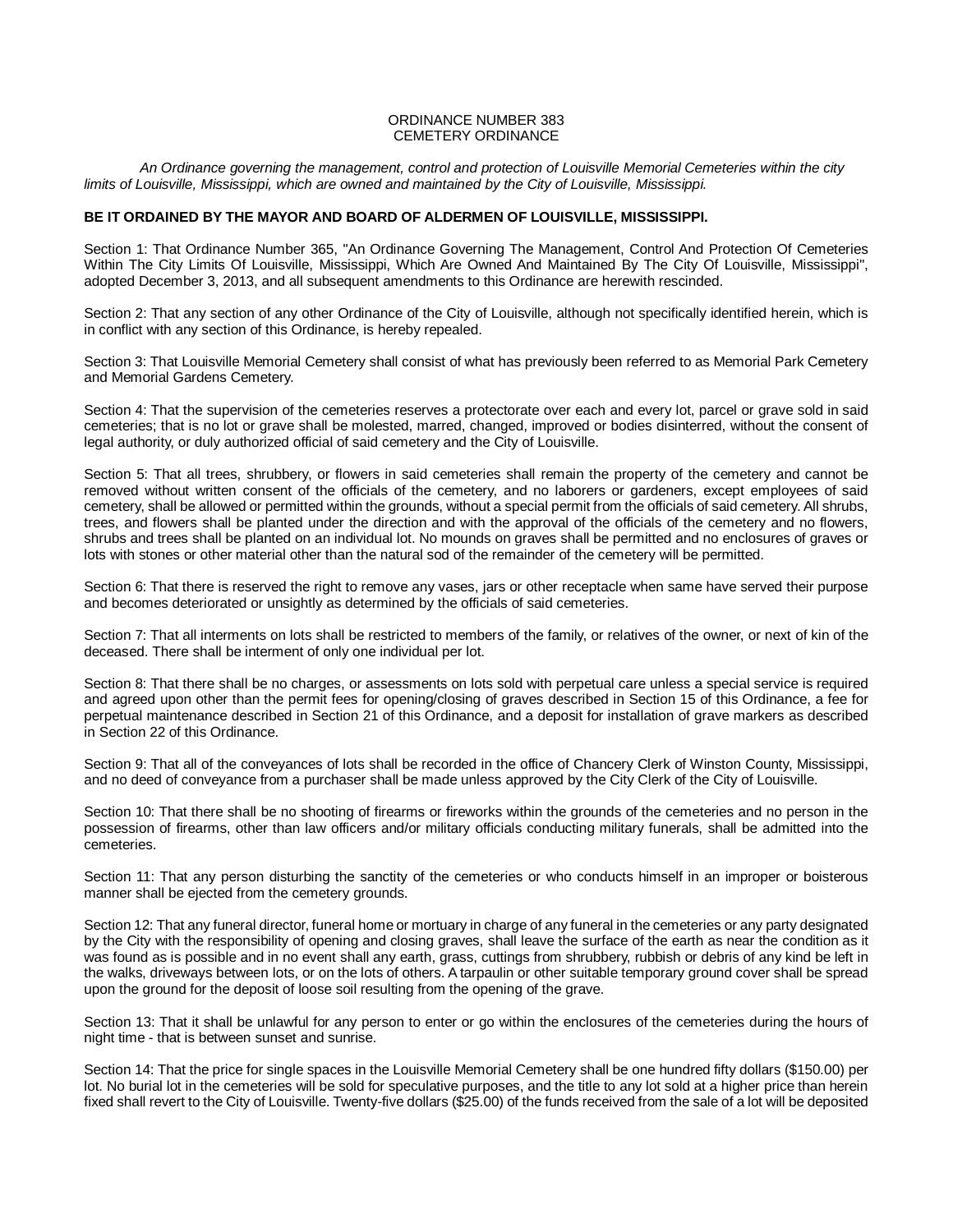into a perpetual care fund with the interest being used for maintenance and care of the cemetery and the use of the corpus being prohibited.

Section 15: That any licensed funeral home, mortuary or other business licensed to bury the dead desiring to open or close a grave for the purpose of interring or disinterring the remains of a deceased human being in a cemetery owned and maintained by the City of Louisville must first purchase a "Permit to Open/Close Grave" from the City Clerk of the City of Louisville. Said permit must be purchased a minimum of twenty-four (24) daylight hours prior to the opening of the grave and the opening of all graves shall be at the expense of the owner of the cemetery lot. All permits shall (1) bear an identifying, sequential number; (2) identify the name of the deceased person whose body will be interred or disinterred; (3) identify whether the graves will be opened and closed for the purpose of interring or disinterring a body; (4) identify the name of the person or entity seeking to open or close the grave; (5) state the date the grave will be opened; (6) state the date the grave will be closed; (7) provide a description of the cemetery and cemetery lot where the grave will be opened and closed as determined from the cemetery plat on file in the office of the City Clerk, City of Louisville; (8) contain a statement to be signed by the person or business who is granted the permit of his/her knowledge and understanding of the city's Ordinance pertaining to the opening and closing of graves including the penalties for non-compliance, and his/her agreement to comply with the provision of said Ordinance; (9) contain the signature of the City Clerk or his/her designated representative authorizing the issuance of the permit, and; (10) provide a certification section to be completed after the grave has been closed indicating that the closed grave and surrounding area have been inspected by a representative of the city to determine if any damage to surrounding permanent grave markers or structures has occurred and identifying any such damage. The permit shall be printed in triplicate with an original and two identical copies, each copy to be printed on a different color paper. The original permit shall be maintained in a file at the office of the City Clerk of the City of Louisville in a file designated for that purpose. The second copy shall be given to the person who is granted the permit. The third copy shall be given to the city's designated representative charged with the cemetery maintenance and upkeep who shall return it to the City Clerk after the grave has been closed and the Certificate of Compliance section completed. The fee for issuance of a Permit to Open/Close Grave shall be three hundred seventy-five dollars (\$375.00) and shall be paid and a receipt issued at the time the permit is issued. All permit fees collected under the provisions of this section shall be deposited by the City Clerk into the Cemetery Fund maintained by the City of Louisville and shall be used solely for the maintenance, upkeep and capital improvements in these cemeteries.

Section 16: That upon issuance of a permit to open a grave, the city's designated representative charged with cemetery maintenance and upkeep shall determine the correct location of the cemetery lot and open the grave as close to the schedule of the funeral home as possible.

Section 17: That any funeral home, mortuary or other individual issued a permit for the opening or closing of a grave and who has reason to bring vehicles or equipment of any type into a cemetery shall use due caution and diligence to assure that grave markers and other permanent structures located within the cemetery are not damaged. In the event such damage does occur as a result of opening or closing of a grave or the interment or disinterment of a body, the permit holder shall assume full liability for such damages. Under this section, the permit holder shall assume all liability for damages associated with contractors employed to deliver burial devices, (including burial vaults,) and any other equipment or supplies related to the interment or disinterment authorized by the permit.

Section 18: That the city's obligation to persons who have purchased burial plots and/or burial markers in city-owned and maintained cemeteries is limited to the reasonable upkeep of the grounds, roads, fences and other landscaping but does not include any liability associated with grave markers, burial equipment, caskets, vaults or the remains of the deceased.

Section 19: That a sign be erected at each entrance of any city-owned and maintained cemetery which reads: "The opening and closing of graves in this cemetery is governed by City Ordinance and is authorized only by permit which may be obtained at the office of the City Clerk, City of Louisville, Mississippi."

Section 20: That in the course of maintaining certain sections of Memorial Park and Memorial Gardens Cemeteries, it is necessary to regulate the type and installation of cemetery markers so as not to interfere with the required maintenance of said cemeteries. Sections of Memorial Park and Memorial Gardens Cemeteries effected by this Section of the Ordinance are identified as Memorial Park Cemetery Expansion and that portion of Memorial Gardens developed on or after 1989 less and except: the Western Tier of plots in Addition No. 1 to Memorial Gardens Cemetery, being more particularly described as the West ½ of Lots 3 and 4 of Block Numbers 5, 6, 15, 16, 25, 26, 35, 36, 45, 46, 55, 56 and 63. Cemetery markers used in these sections of these cemeteries are restricted to bronze markers, or bronze markers with a granite base, which, after installation, are flush with ground level. Single markers shall be limited to a minimum size of 22" x 14" with a maximum size of 24" x 14". Family and double grave markers in these sections shall be limited to a minimum size of 44" x 13" and a maximum size of 44" x 14", corner markers 4" x 4"; however, infant and veterans markers of differing size may be approved for installation by the cemetery superintendent. In the event the City of Louisville, Mississippi, is required to place a marker pursuant to Section 22, the marker may be 6" x 6". No other type of marker shall be permitted or allowed. All cemetery markers described in this section shall be installed by the City of Louisville. All markers shall be installed at no charge. All markers must be first delivered to the office of the City Clerk, City of Louisville, for inspection by the cemeteries superintendent to determine that all specifications of the